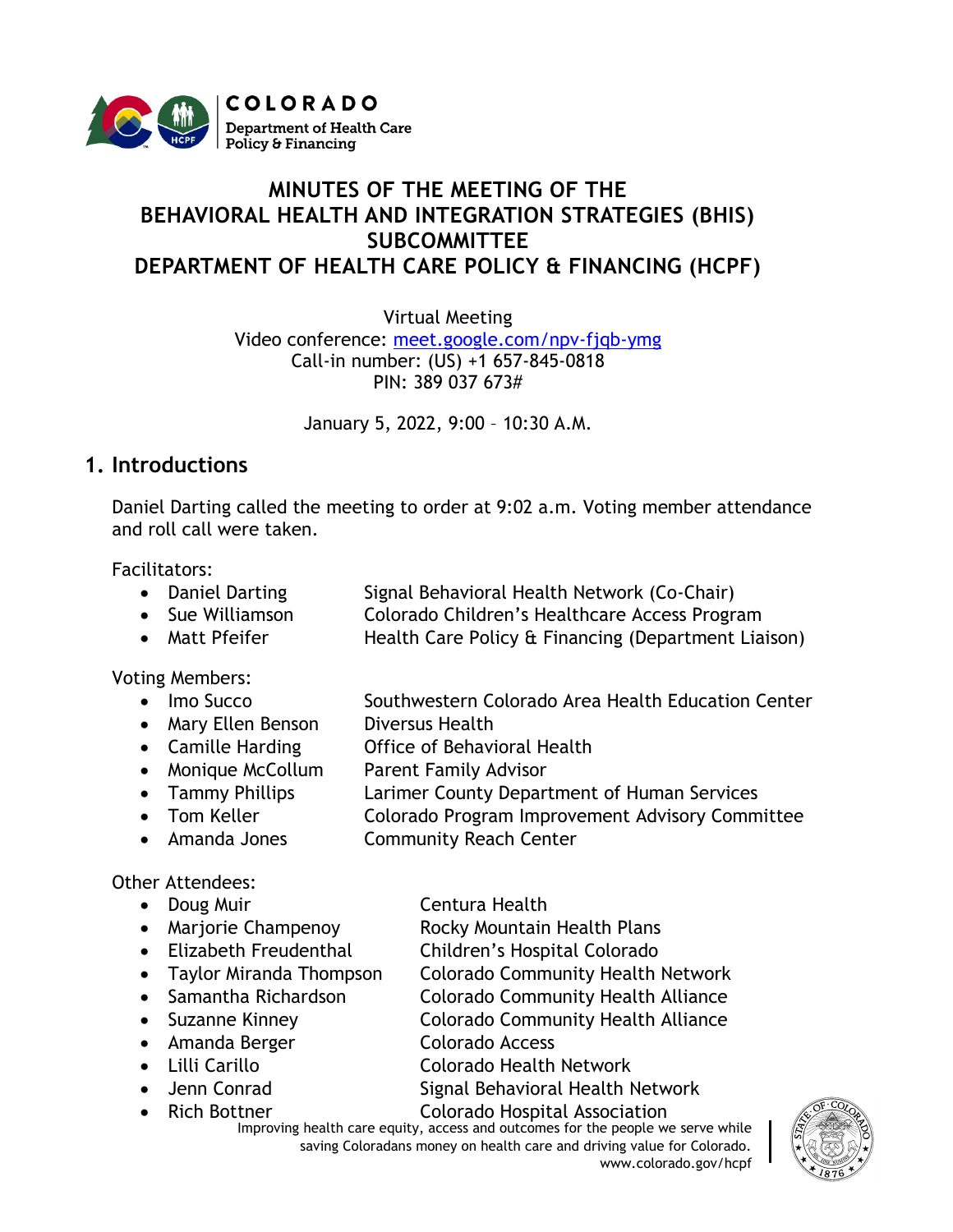• Christine Andersen Beacon Health Options • Mattie Brister Mile High Health Alliance • Lauren Showers Colorado Access • Maureen Carney **Rocky Mountain Health Plans** • Carol Meredith The Arc Arapahoe & Douglas • Christine Andersen Catholic Health Initiatives • Karen Masters SCL Health • Carrie Craig Colorado Coalition for the Homeless • Heather Durosko Larimer County Human Services • Joseph Anderson Colorado Access • Megan Comer **Dept. of Health Care Policy and Financing** • Tina Gonzalez Beacon Health Options • Erin Herman **Dept. of Health Care Policy and Financing** • Youngsin Joh Colorado Dept. of Human Services • Bridie Johnson Colorado Coalition for the Homeless • Anne Jordan **Dept. of Health Care Policy and Financing** • Natasha Lawless Northeast Health Partners • Courtney Phillips **Dept.** of Health Care Policy and Financing • Chris Ukoha **Dept. of Health Care Policy and Financing** • Cris Matoush Rocky Mountain Health Plans • Doyle Forrestal Colorado Behavioral Healthcare Council • Kellen Roth Colorado Access • Kim Cassidy • Mika Gans Colorado Access

# **2. Housekeeping**

#### A. **Meeting Minutes and Voting Member Applications**

The group votes to approve the November 2021 meeting minutes. Sue Williamson motions to approve and Amanda Jones seconds. All voting members vote "aye"; there are no abstentions. The November BHIS meeting minutes are approved.

BHIS is accepting [voting member applications](https://docs.google.com/forms/d/e/1FAIpQLSf_Vli4tbXwRB40CbK6RvopPq2ab3ThM2MBKpdX5TjIrXlw1A/viewform) through the end of January. Questions about the application can go to Matt Pfeifer at [matthew.pfeifer@state.co.us.](mailto:matthew.pfeifer@state.co.us) Among various types of expertise, the group is looking for applicants who demonstrate experience in youth behavioral health.

### B. **Crisis Services Recommendations**

Improving health care equity, access and outcomes for the people we serve while saving Coloradans money on health care and driving value for Colorado. www.colorado.gov/hcpf In response to BHIS's crisis service recommendations made to the Program Improvement Advisory Committee (PIAC), the Department is encouraging RAEs to be more descriptive of how they are engaging with crisis services across the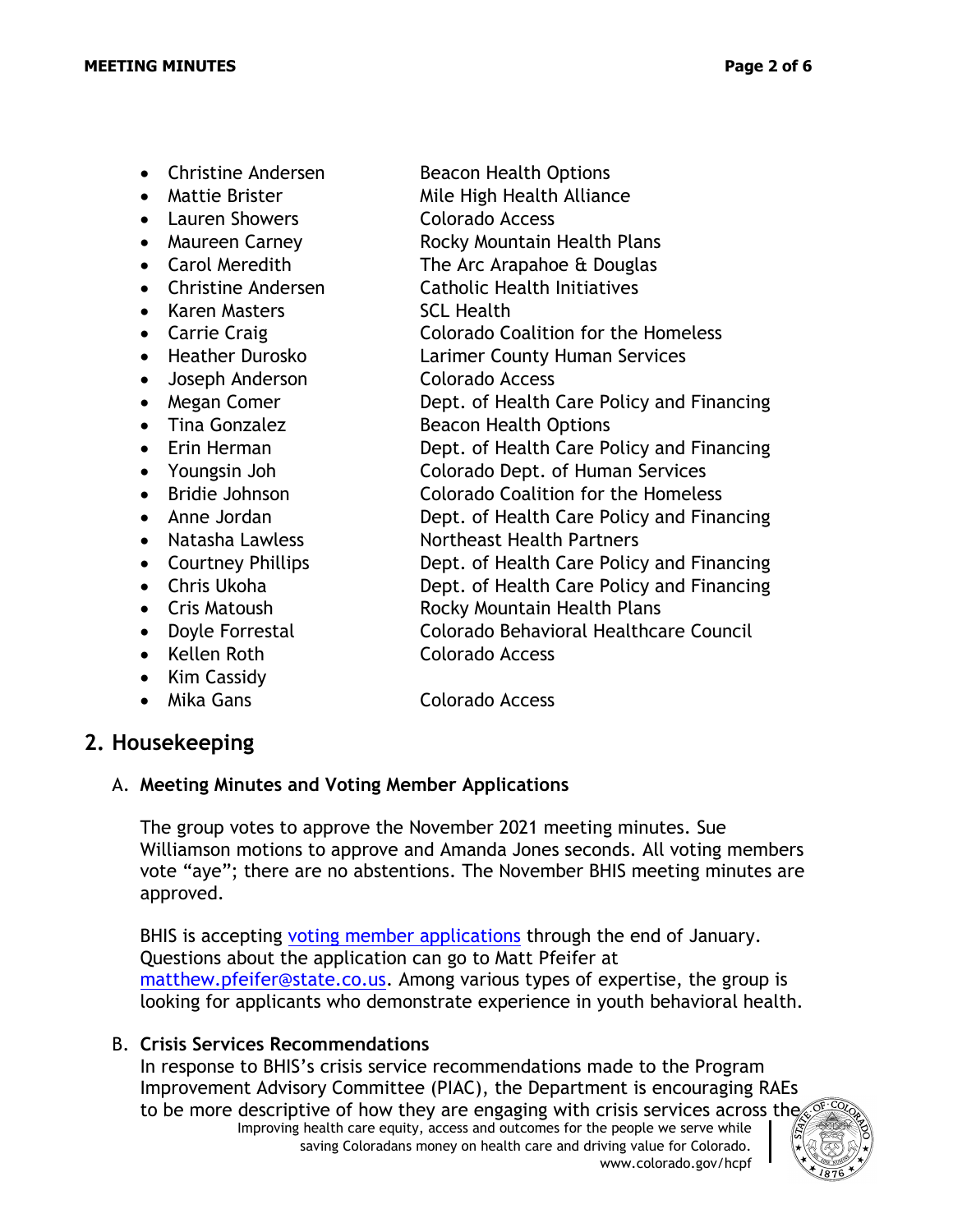state. Therefore, HCPF has added a narrative section in the Health Neighborhood RAE deliverable about crisis services. This is an example of recommendations from the PIAC subcommittee being reflected in ACC program management.

Health Neighborhood deliverable is submitted by the RAE twice a year. The deliverable includes quantitative data and qualitative data.

Matt Pfeifer agrees to review the next Health Neighborhood deliverables submitted by the RAEs and bringing back relevant content to this BHIS group.

### **C. COVID-19 Updates from the Department**

Updated COVID-19 data can be found on the [Colorado Department of Public](https://covid19.colorado.gov/data)  [Health & Environment](https://covid19.colorado.gov/data) (CDPHE) dashboard.

Updated information on the Public Health Emergency can be found [here;](https://www.phe.gov/emergency/news/healthactions/phe/Pages/default.aspx) a possible extension to the end date is anticipated.

### **D. Department of Corrections (DOC) metric review**

Matt Pfeifer presents the monthly review of the DOC metric data (reviewing June 2021 data) that the BHIS sub-committee helped to create for the Department. The data is a month behind, due to the holiday. The metric illustrates behavioral health (BH) engagement of members who have been released from the DOC in a 14-day period. The metric is statewide. The trend continues to be positive. The 30-day engagement rate continues to improve as well.

## **3. Family First Prevention Services Act Implementation – Heather Durosko, Larimer County Human Services**

Implementation of the Family First Prevention Act has been underway for three months (October 1, 2021 start date). Heather Durosko from Larimer County Human Services [presents on project progress and opportunities.](https://hcpf.colorado.gov/sites/hcpf/files/Behavioral%20Health%20and%20Integration%20Strategies%20PIAC%20Subcommittee%20Family%20First%20Update%20Presentation%20January%202022.pdf) The implementation of the act is centered around keeping children safely in the home.

Colorado's Title IV-E Prevention Program Plan was submitted for final approval on 09/30/21. This is the first time that Title IV-E federal funds (federal child welfare funding) can be used for prevention services. The plan has not yet been approved. The State is eager to get the plan approved as this is an immediate opportunity to drawdown funds.

Implementation challenges are discussed, including: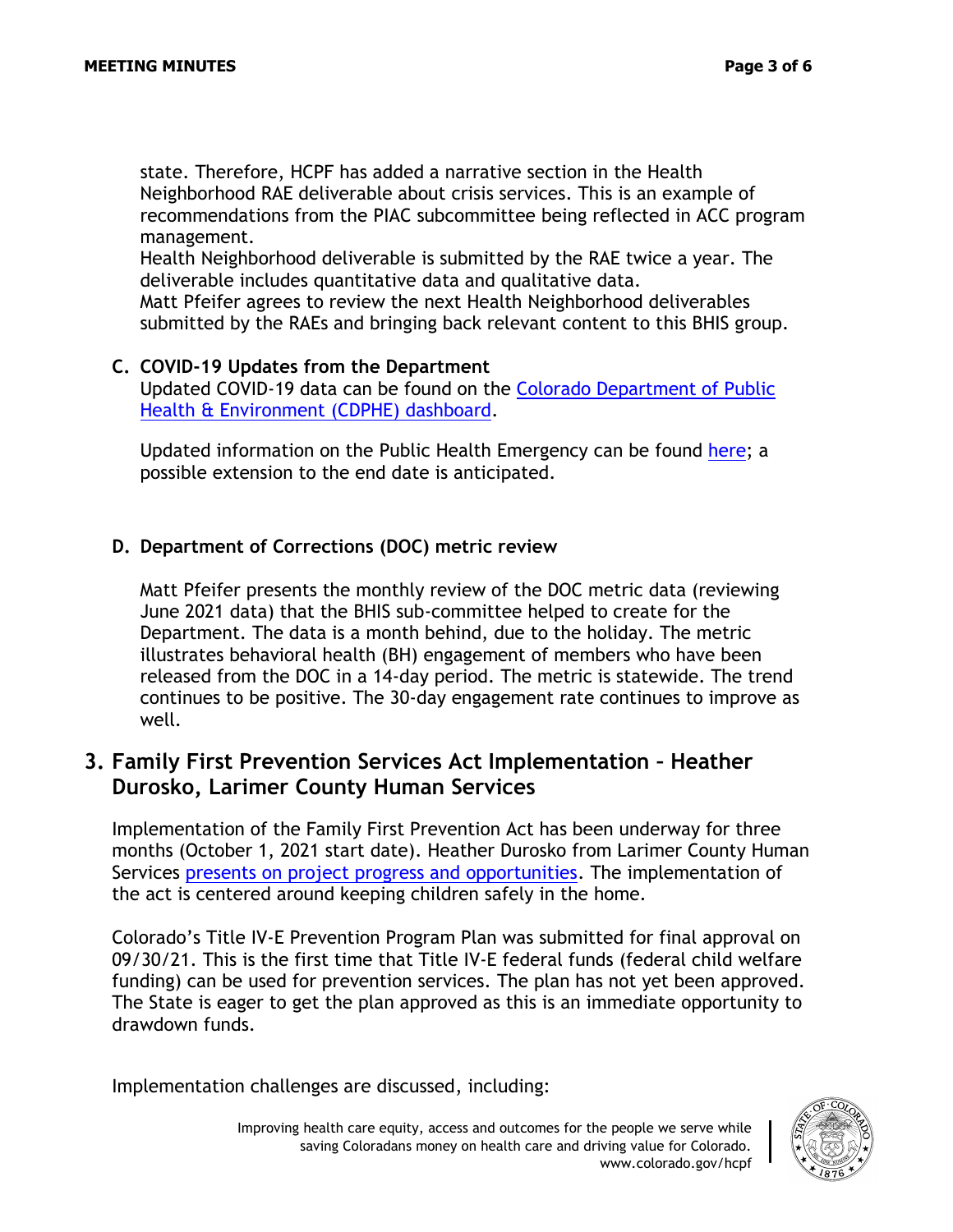- Efforts to include a broader definition for candidacy for what programs would qualify for prevention funding,
- Ensuring health equity is being addressed as States are lacking culturally specific programs for communities of color,
- Working with the Medicaid and providers to maximize funding and reimbursement for approved treatment programs.

Heather transitions to discuss the out-of-home placement implementation component of the program.

- A new placement type was created called a Qualified Residential Treatment Program (QRTP).
	- o Workforce shortages for QRTP providers has proven to be a challenge. There are some regions in Colorado (e.g., the San Luis Valley, Northeastern Colorado, and Northwestern Colorado) where there are no providers in these areas. This is an ongoing need.
	- $\circ$  There are also challenges around aftercare services, which are required for six months. It is important that the RAEs be included in this coordination.

Daniel Darting notes that this program is a major driver of reform nationwide, specifically as it relates to the child welfare system.

## **4. Behavioral Health Workforce Shortage and Challenges**

The State PIAC has charged the BHIS group with exploring how to tackle the broader conversation around workforce challenges occurring within Colorado. Daniel Darting brought this charge to the group for discussion with the objective to discern where this conversation should exist in the realm of PIAC. The scope of the challenge is vexing, and all stakeholders are acknowledging these barriers.

Amanda Jones conveys the importance of not having isolated discussions. There needs to be a unified approach.

At the State PIAC level, there is a focus on the Accountable Care Collaborative (ACC); however, this problem doesn't just exist in the Medicaid space, and is not even isolated to behavioral health. This is a problem in healthcare, in general. This group could address the problem in the scope of behavioral health and the ACC. The group's previous work on crisis recommendations is an example of this approach.

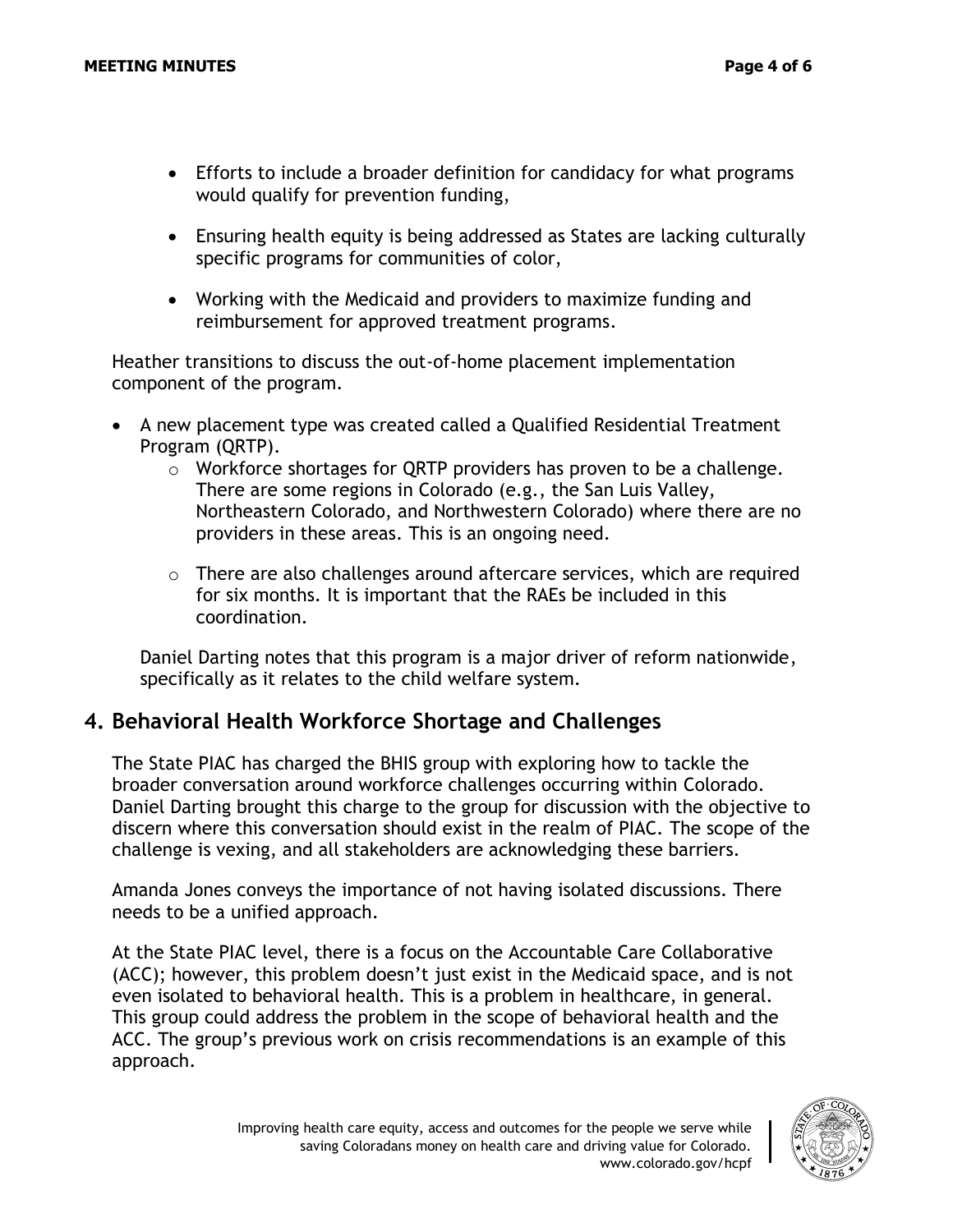Sue Williamson conveys the challenges of trying to tackle the problem from a system's lens. Sue encourages the group to inquire about "low-hanging fruit" in the regulatory and licensure space. Credentialing is discussed as a possible component to tackle.

Camille Harding discusses [Senate Bill \(SB\) 19-222](https://leg.colorado.gov/bills/sb19-222) which requires the state department to work collaboratively with managed care entities to create incentives for behavioral health providers to accept Medicaid recipients with severe behavioral health disorders.

Additionally, the Behavioral Health Task Force has recommendations for system reform [available online.](https://cdhs.colorado.gov/behavioral-health-reform) Part of these recommendations is a focus on care coordination work and the role of care navigators and case managers. There is a need to get clear about roles and responsibilities because resources are being wasted as multiple groups/professions are trying to do the same thing in multiple ways.

Imo Succo shares her lived experience as a case manager and the insufficient compensation. Housing is a large piece of this puzzle; if there are housing challenges for the behavioral health workforce the problem is exacerbated. Pay and housing are two key pieces of this conversation. There is also pressure to maintain an unrealistic caseload.

Daniel notes the relationship between the work becoming more difficult and the pay not matching that level of difficulty. Agencies are pressured to have high productivity. There needs to be incentive for people to not burn out. It isn't just about the money, it's about satisfaction.

The group discusses what should be taken back to PIAC:

- o The BHIS group acknowledges that there is a role for the committee in this discussion; the challenge is understanding how that role fits into the larger landscape. Part of this is looking at what has changed in the payment structure and service delivery structure.
- $\circ$  Matt Pfeifer acknowledges that the scope is the challenge (e.g., housing is clearly outside of the scope of the BHIS committee). The scope is always the challenge; the experiences and expertise are not. It sounds like BHIS wants to be a part of the conversation but not in the facilitator role. Is there something BHIS can do to put out ideas out there to send along? Is there something BHIS can send out as a committee?
- $\circ$  Sue encourages the group to start with what recommendations already exist (e.g., BH taskforce reccomendations).